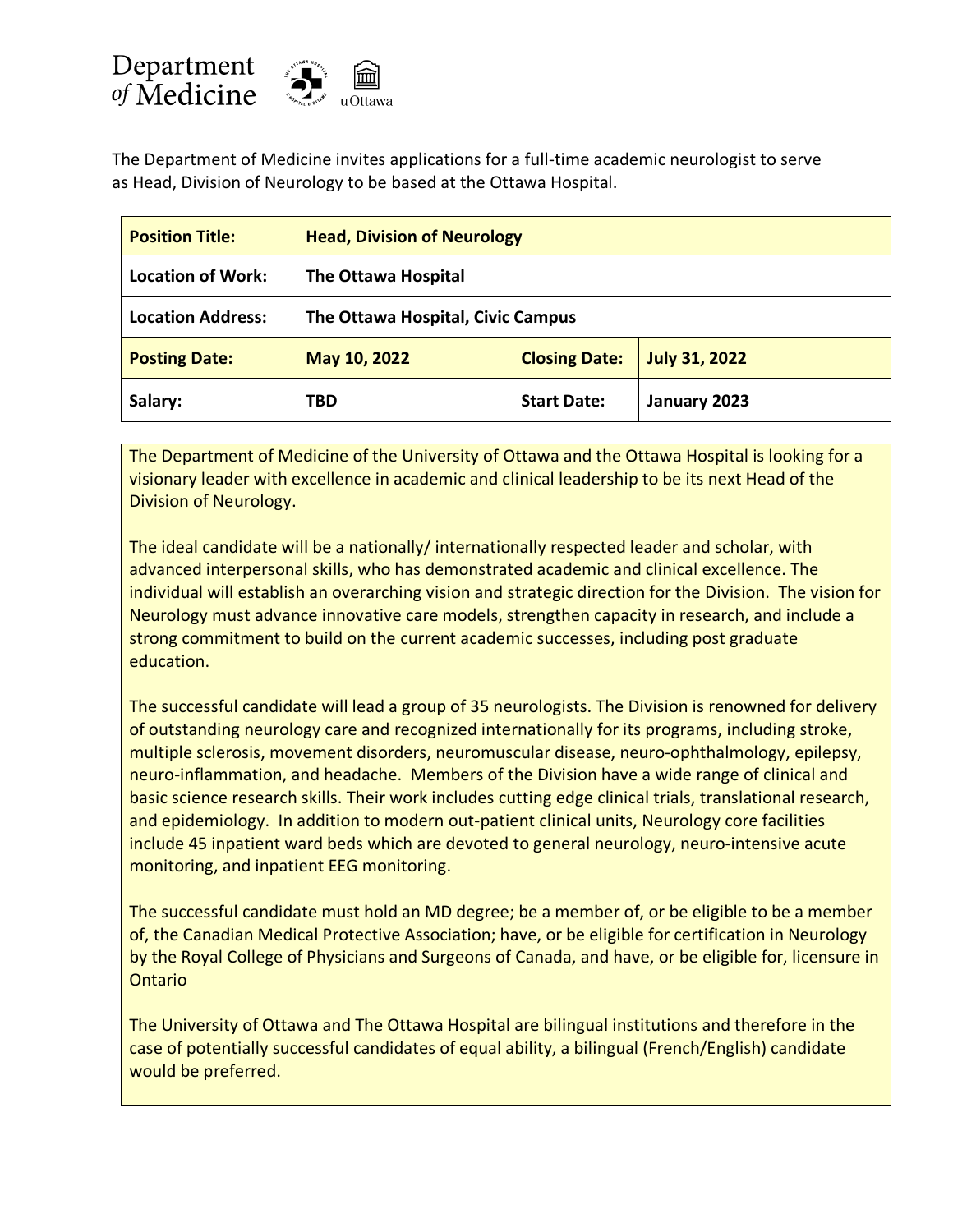## Department of Medicine



The Division Head is accountable to the Chair/Head of the Department of Medicine in fulfilling the mission, vision and goals of the Department, the Hospital, and the Faculty, in particular as they relate to the Division. The Division Head holds a joint appointment as the Division Head for academics (university) and Division Head for clinical services (hospital).

The Division head is part of the leadership team of the Department of Medicine. As such, the Division Head will work with department, hospital, and faculty leadership. This role will require an average of one to two days per week for administrative activities and approximately three to four days per week for clinical, academic and/or research activities. The Division Head will collaborate with the Department Chair/Head to set annual goals and objectives.

The position of Division Head is a five-year term appointment with the possibility of reappointment for an additional five-year term. Extension of the appointment for a second term is based on achieving the goals and objectives as defined by the Chair/Head of the Department of Medicine and being recommended by a Review Committee.

The income for this position is derived from a variety of sources including but not limited to clinical billings (fee-for-service), salary support (AFP) as well as honorariums/stipends. Health and welfare benefits including extended health, dental and disability insurance as well as life insurance are offered to full-time physicians.

The Ottawa Hospital is a 1150 bed tertiary-care hospital serving Eastern Ontario and Western Quebec at four inpatient sites (Civic, General, Heart Institute, and the Rehabilitation Centre) and one ambulatory centre (Riverside). There are approximately 50,000 inpatient admissions, 160,000 emergency visits and over one million outpatient visits annually.

The Ottawa Hospital Research Institute (OHRI) is TOH's research arm. It ranks fourth out of more than 600 Canadian hospitals for competitive, peer-reviewed grants from the prestigious Canadian Institutes of Health Research. OHRI houses over 2,200 researchers, publishing more than 2,000 studies yearly, with hundreds being high impact publications (top 10% or citations) and places 5th overall in Canada for research funding.

The Department of Medicine is a research-intensive Department. Members currently hold 28 University Research Chairs. The Department receives approximately \$60 million per year in external research funding and members publish approximately 1200 peer-reviewed publications annually.

The Faculty of Medicine is a nationally recognized leader, ranked among Canada's top-tier medical faculties. The Faculty ranks 3rd in Canada for research intensity in Medicine/Science (Maclean's) and 4th in Canada for citations (2022 THE rankings). The University of Ottawa is the largest bilingual (English-French) university in the world and the first and largest bilingual medical school in Canada. The Faculty of Medicine has a long history of conducting the highest quality basic and clinical research, in close partnership with affiliated hospitals and research institutes. The Web of